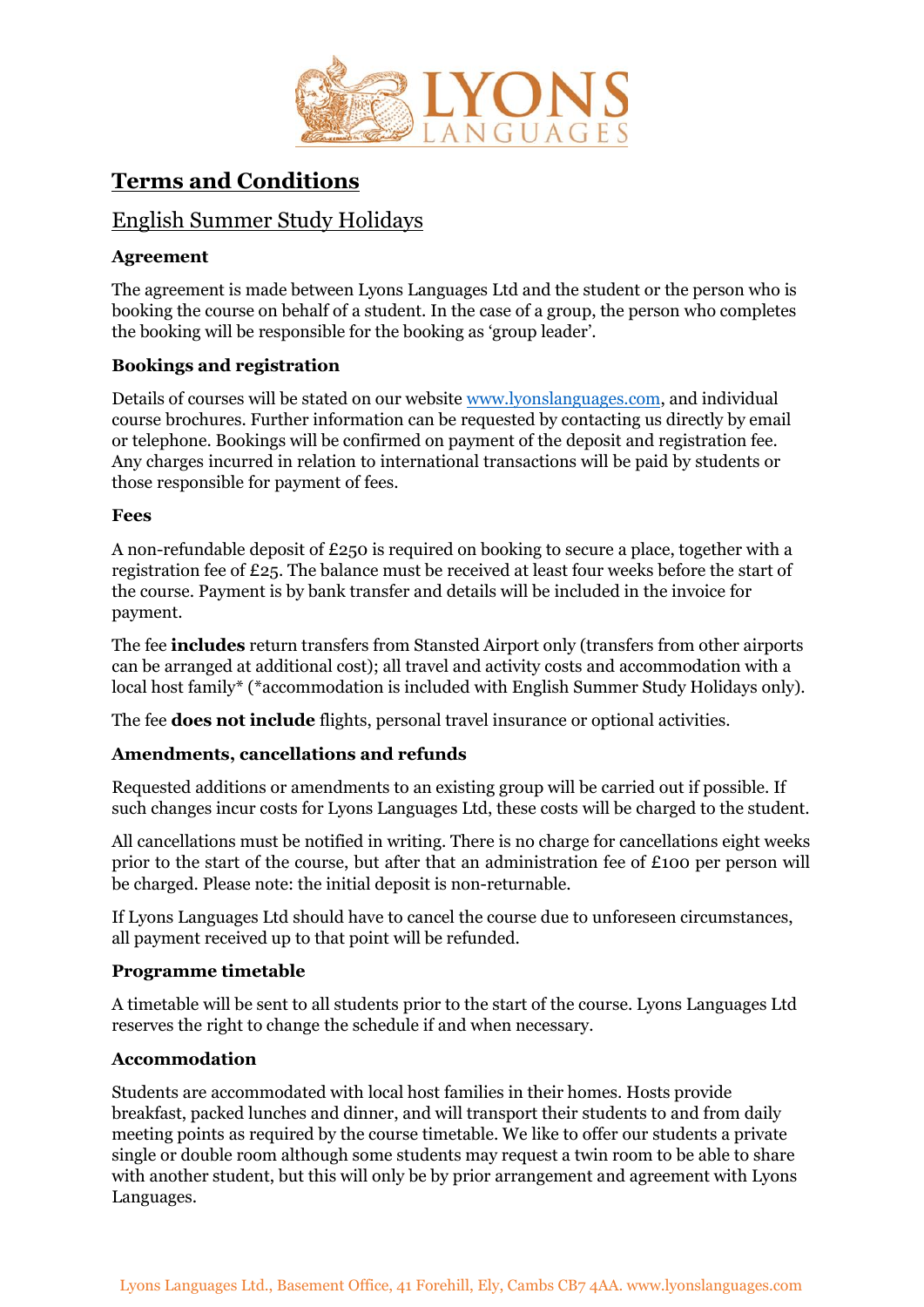

The student's bedroom consist of:

- 1 or 2 full size single beds or a double bed;
- a wardrobe and drawers or other adequate storage facility for clothes;
- a desk and a chair (or made available for the student elsewhere in your home);
- a mirror and adequate lighting.

Students' rooms will be in good condition and heated as appropriate. Clean linens and a towel are provided and changed at least weekly. Students are asked to keep their rooms tidy; however, the general cleaning of the room is the responsibility of the host. The students have access to the bathroom and laundry facilities as necessary and as agreed with you. Hosts are not required to do student laundry although this is often greatly appreciated particularly by our younger guests. We endeavour to match students with the most appropriate host family, taking into account any stated preferences from students and/or parents.

#### **Student conduct**

We expect all visiting students to respect the rules of the school and host families during their stay, and to behave politely and appropriately. All students must comply with the Student Code of Conduct.

Any unacceptable behaviour will be promptly addressed by staff and/or hosts, and in extreme cases the student or student involved will be sent home early. If a student is sent home early, all fees will be non-refundable, and the parents/guardian will have to make arrangements for the student's departure at their own cost. (All students are, of course, expected to abide by English law.)

#### **Supervision**

During school activities and excursions, all students are fully supervised. On Sundays and evenings, when in the care of their host families, students are allowed out to socialise, play football etc., at the discretion of the host families and with permission. Students are never allowed to go out alone. See more details in our Supervision Policy which can be accessed on our website.

#### **Medical Conditions**

At the time of registration, you must make Lyons Languages Ltd aware of any existing medical conditions and/or any information regarding the student's health. Any other concerns about the student's personal life or general well-being should also be stated where appropriate.

#### **Insurance**

For the safety and security of students, Lyons Languages Ltd requests that all involved in the visit take out separate personal travel insurance. This insurance is not included in the price of the Study Holiday and should be arranged prior to the start of the course.